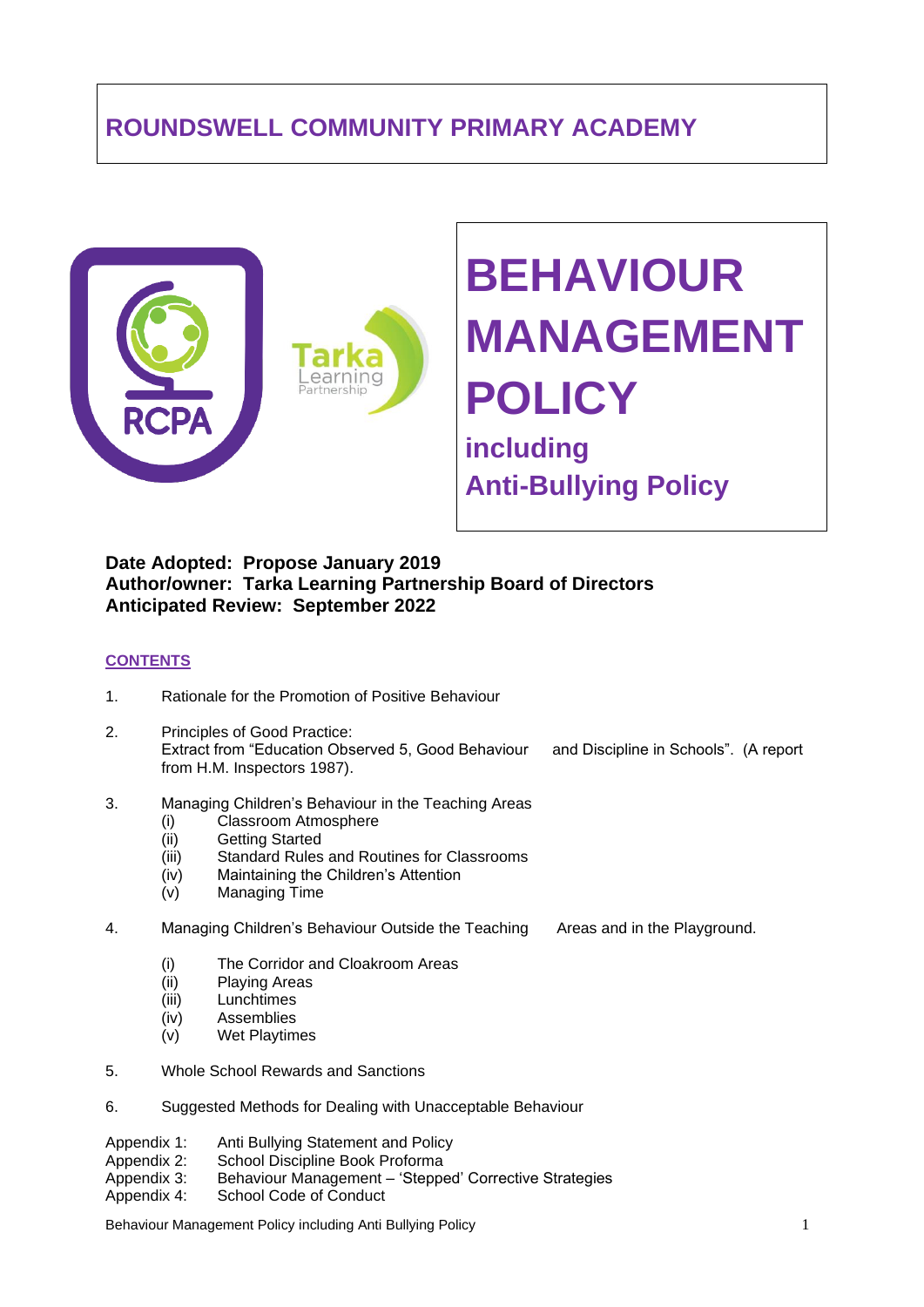### **1. A Rationale for the Behaviour Management Policy**

**We promote good behaviour in school by creating an atmosphere in which positive behaviour is not only encouraged but also expected. We have clear expectations of a high standard of behaviour in which children are considerate to the feelings, needs and property of others as well as conforming to the basic principles of respect and safety within which the school community operates**.

#### **In order to achieve this:**

- Children are encouraged to be proud of their behaviour
- Positive behaviour is encouraged and praised
- Children are encouraged to be smart and punctual
- Inappropriate behaviour is addressed quietly but firmly
- All children are treated as individuals
- All adults in school are role models for pupils and therefore should demonstrate exemplary behaviour
- All adults work to the same expectations of pupil behaviour
- Staff listen to children
- Children are encouraged to talk through their problems
- School Council is used to highlight and talk through any issues which become problematic as well as emphasising the positives
- Teachers and Teaching Assistants communicate and are well informed about children's problems
- Time is taken to talk to parents at the early stages of behaviour problems
- Parents are encouraged to come in when problems occur at home
- Senior Leadership Team meet and discuss pupil issues from team meetings and decide on courses of action
- Half termly meetings with Meal Time Assistants. They are informed of concerns and often work alongside children

*See also: School Aims Physical Restraint Policy Anti- Bullying Statement*

### **2. Principles of Good Practice**

(An extract from "Education Observed 5". H.M.I. 1987)

This chapter offers a brief summary of the main principles which seem from the evidence of inspection to underlie the practice of those schools which have succeeded in the complex and difficult task of achieving and maintaining high standards of behaviour and discipline.

Policies are explicit to all in school; they establish clear and defensible principles and set the boundaries of acceptable behaviour; they depend upon carefully developed professional agreement; they provide guidelines for action; they are made explicit to all pupils and parents; they are firmly and consistently applied.

Behaviour Management Policy including Anti Bullying Policy 2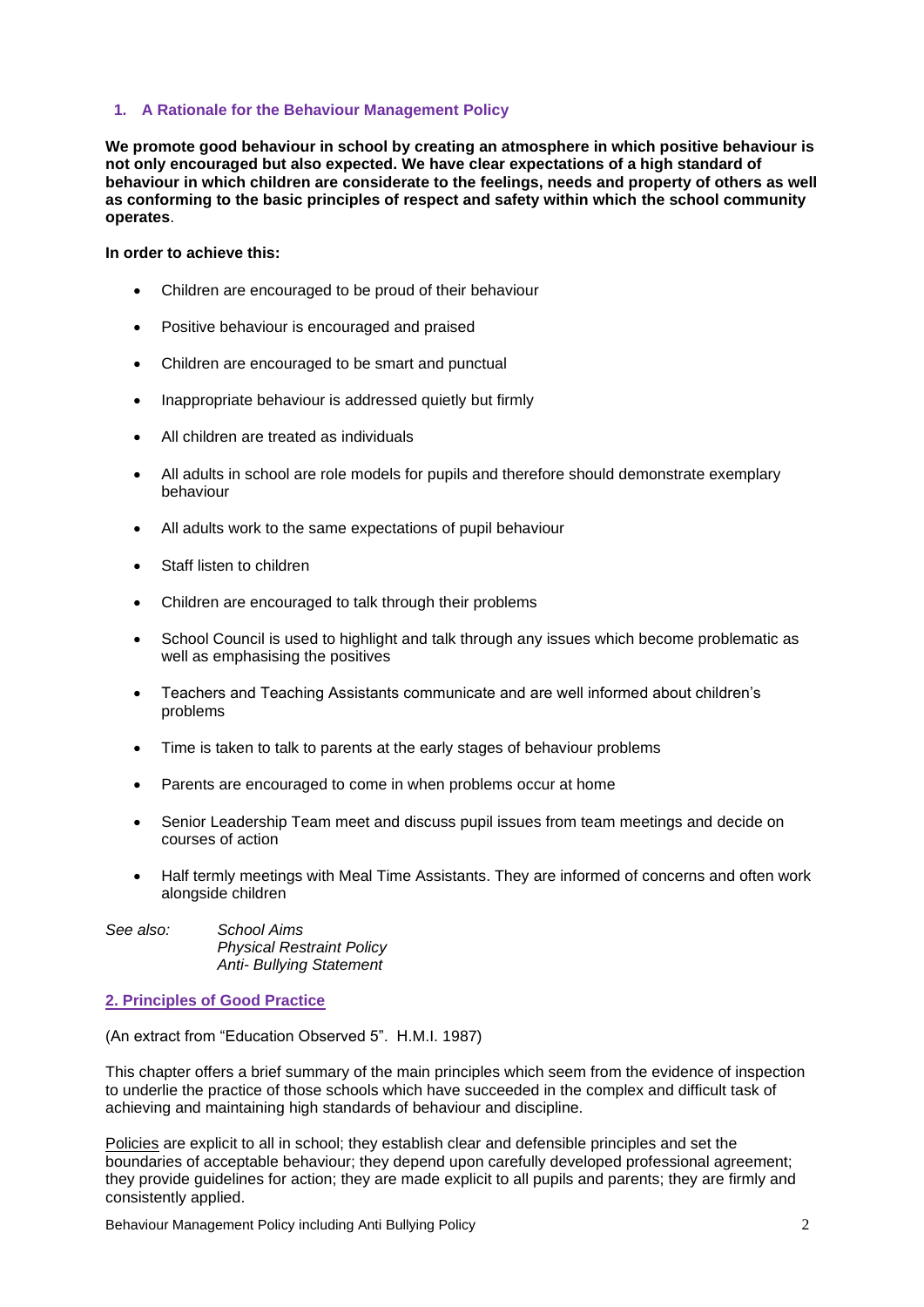The focus of such policies is the development of a positive climate for the whole school; this is based on a quiet yet firm insistence on high standards of behaviour at all times, and draws its strength from the community of purpose, consistent practice and constant vigilance. Within this framework it is expected that a small and changing population of pupils will make extra demands on the time and professional expertise of teachers.

This climate is affected by all the school's activities. Within a well-planned curriculum there is a high quality of teaching and learning, in which purposes are clear to all involved; pupils as well as being intellectually challenged have opportunities for taking initiatives and for accepting responsibility for their progress. Such learning is supported by a range of activities outside the classroom which also contribute to pupils' personal and social development.

There is a range of positive behaviour management strategies, with due emphasis on well-merited praise; their use outweighs that of the sanctions available. The sanctions relate to defensible principles; they are applied with flexibility and discrimination. In using them to improve pupils' behaviour schools also offer teachers support and the opportunities to improve their expertise.

The school's leadership sets a good example, with clear aims and high expectations which are matched by constant vigilance and a willingness to provide support, to identify in-service training needs and take action to meet them, and to encourage the professional development necessary for the maintenance of high standards.

The ethos of the school is grounded in the quality of relationships at all levels; between teachers, between teachers and pupils and between pupils. Such relationships are characterised by mutual respect by the valuing of pupils, by a willingness to listen and understand, and by a positive view of teachers as professionals and pupils as learners. Through good models of adult behaviour, there is constant encouragement to develop self-esteem, self- discipline and autonomous adherence to high standards.

The school makes full use of the strengths available to it through the wider partnership; its links with parents, with the local community and with the supporting agencies are all used to enhance the quality of the school as a community, and to help maintain high expectations.

### **3. Managing Pupils' - Behaviour in Teaching Areas**

(i) Classroom Atmosphere:

### Aims:

- 1. To ensure a calm, quiet and relaxed but busy working environment.
- 2. To create an atmosphere where both pupils and teachers can concentrate on their work to ensure a level of working noise which is commensurate with the activity being undertaken and which neither interferes nor distracts others.

### Recommended strategies:

- 1. Plan a timetable day with suitable and appropriate activities which require a variety of pupils' responses ranging from the need for co- operative discussion to periods of focused working.
- 2. Define and insist upon levels of noise which clearly draw a distinction between talking and shouting.
- 3. Identify pupils who are not conforming to the expectations and speak with them individually. Remind the pupils in a calm and firm manner of the need for quiet working etc. This may be a constant requirement initially but is essential if they are to be "trained" to speak in a controlled, quiet manner.
- 4. Avoid raising the noise level by talking over any loud talking. Use yourself as the role model of a calm, quiet person.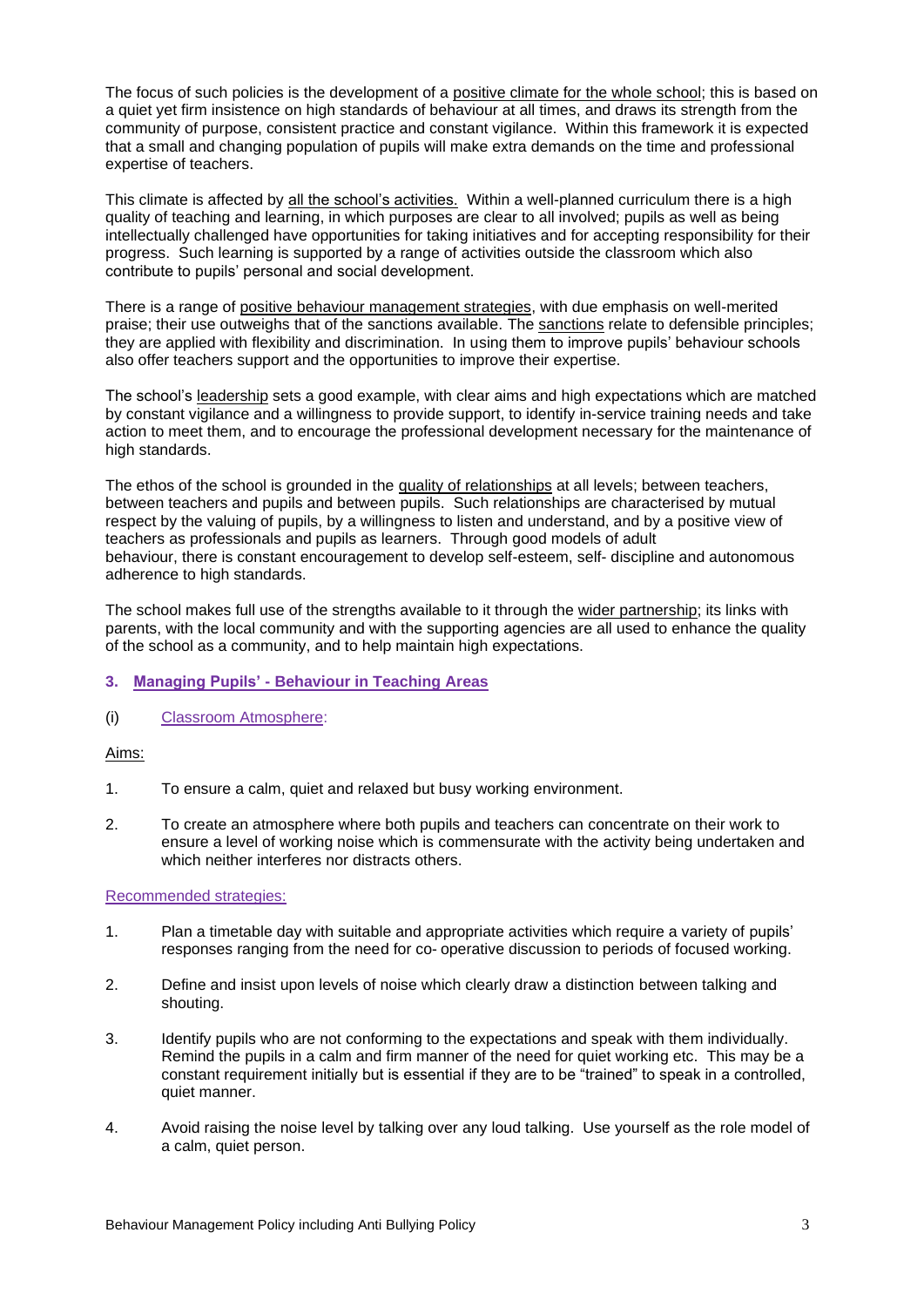### (ii) Getting Started:

Aim:

To start the morning and afternoon sessions with a purposeful and appropriate activity to settle, prepare pupils for the learning ahead.

Teachers should be in their classrooms and ready to receive their children. Teachers should be prepared to make a prompt start to each session.

### (iii) Standard rules and routines for classrooms

Aim:

To establish consistent and universal classroom routines which are understood and operated by all within each classroom and with continuity from previous experiences.

(iv) Rules, routines and procedures:

### School Code of Conduct

A School Code of Conduct is talked through to the whole school at the beginning of each term. The School Code of Conduct centres on five phrases, which by design, are easy to remember:-

**Reach for the stars Be respectful to others Be helpful Be adventurous Be a team player**

(The content of the above may vary depending on School Council review).

Teachers too, go through the Code of Conduct with their individual classes. A reminder of the code is prominent throughout the school.

### a. Movement:

- 1. Pupils should enter and leave classroom in a calm, quiet and orderly manner, under the direct supervision of class teacher or teacher on duty.
- 2. All movement of classes or groups around school should be conducted in a quiet, orderly manner. Groups should remain in lines.
- 3. In the teaching situation, teachers should respond to the demands of the pupils by going to their group tables and not the other way around, thus avoiding unnecessary queues. Teachers should be able to observe the majority of the pupils for most of the time. This improves the ability to respond to the needs of the pupils and to monitor the conduct of them more efficiently.
- 4. Movement within classroom should be purposeful and direct. Unnecessary movement should be avoided.
- 5. Avoid open ended situations which may lead to conflict, e.g. gathering pupils together for discussion or instruction should not result in a fight for seating. Be consistent; insist all sit on seats or floor (unless a medical need permits)
- 6. Staff should always be in the classroom to receive pupils. Initially, teachers should oversee the whole group and avoid speaking with individuals until the majority are calm and working purposefully.
- 7. A clear statement concerning when the children can go to the toilet can help in establishing who needs to go genuinely and who is on walk-about.
- 8. Seating arrangements should be based upon a selected criteria and should remain for the majority of the teaching time. Different groupings can also have allocated places based on suitable criteria.

### b. Time:

1. Time should be allocated at the beginning of teaching and learning session to enable pupils to organise their workspace with the appropriate resources and equipment, and to clear up at the end of the session.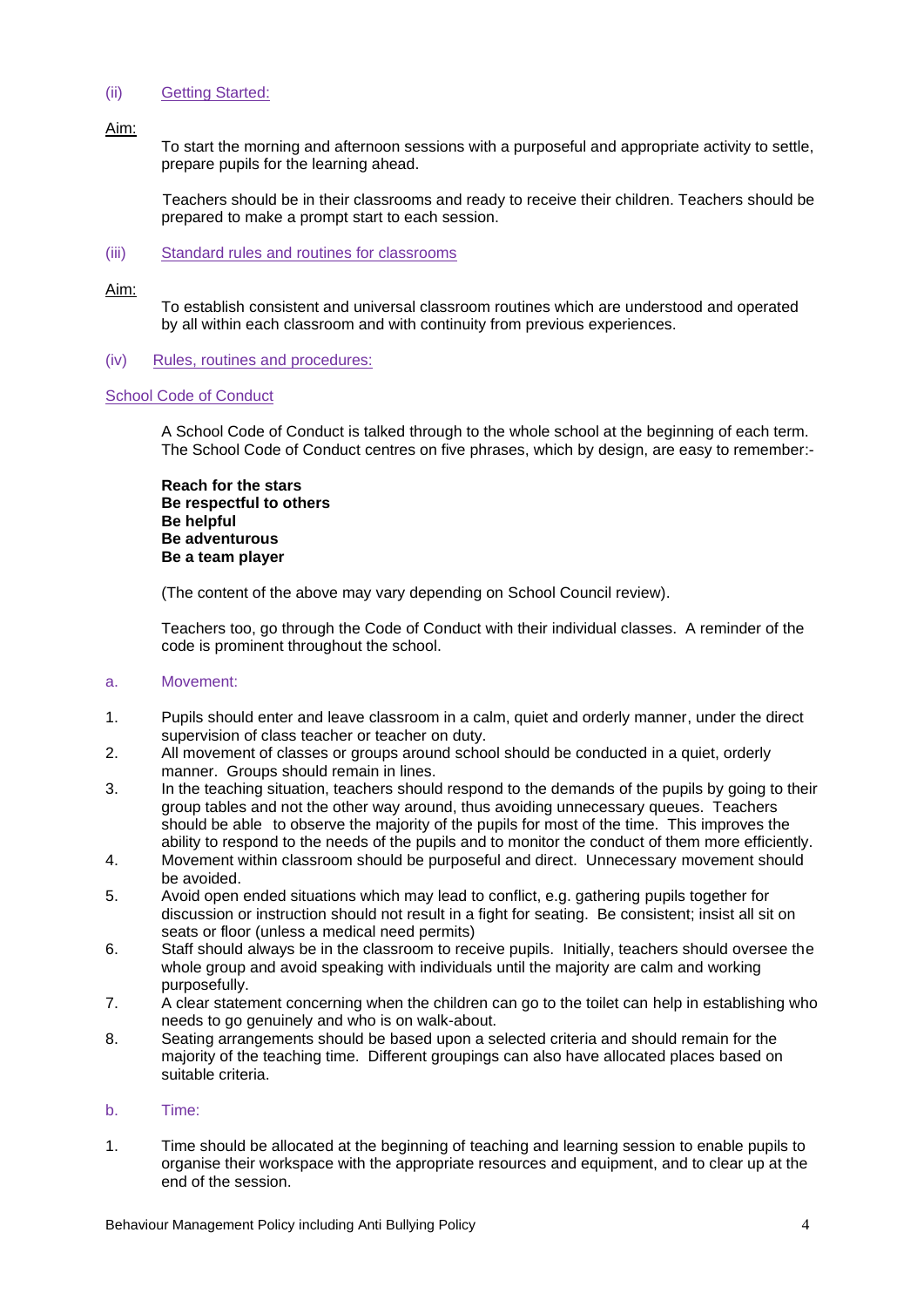2. Time should also be made available for a summary of what has been achieved and where the next steps in the progression of learning lie. A closing activity should be planned where appropriate, bringing in an additional learning point.

### c. Resources:

- 1. All resources, equipment and books should be allocated clearly labelled storage space within the classroom which is accessible to the pupils.
- 2. All pupils should know and understand the procedures for the distribution, collection and storage of all equipment etc., within the classroom.
- 3. The pupils should be taught the proper use and care of all property, especially the schools.<br>4. All pupils should be made aware of those resources which are not to be touched or are for
- 4. All pupils should be made aware of those resources which are not to be touched or are for limited use by pupils. These should be relatively inaccessible.
- 5. Folders and books will be marked with their name. This will improve the efficiency when distributing or collecting at the beginnings or ends of teaching sessions.
- 6. Procedures for the distribution and collection of resources, books, etc., may vary, but the use of monitors encourages and prepares pupils for responsibility. Rotas ensure opportunities for all to experience responsibility. However, efficiency should not be compromised in selecting suitable monitors.

### (v) Maintaining the children's attention

### Aim:

To ensure all the children pay attention to the teacher.

### Recommended strategies:

- 1. Establish the classroom routines at the first opportunity.
- 2. Be firm and insist the children learn the routines. Establish and keep to a vocal command for all to stop and listen.
- 3. Be consistent: do not change the routines unless it is essential.
- 4. Keep the instructions straight forward and simple. Do not give too many at any one time.
- 5. Keep any introduction to the lesson short, thus avoiding the children "switching-off".
- When possible introduce an activity in groups. Talking to and involving thus maintaining the attention of a small group can lead to more productive teaching and learning.

### (vi) Managing Time

### Aim:

To ensure we manage the teaching time effectively in order that the children remain on task.

### Recommended Strategies:

- 1. Prepare activities carefully and decide upon a realistic time for the task(s).<br>2. Never allow a task to 'drag on'. Better to finish a task whilst it is going well
- Never allow a task to 'drag on'. Better to finish a task whilst it is going well than prolong it and lose the children's interest and therefore be off-task.
- 3. Always try to build into tasks other activities so individuals or groups can move onto them independently. These activities could vary in nature. An extension of the work already undertaken others may take the form of reinforcement/practice for other associated skills. They should not be regarded as time fillers but should be a purposeful activity from which some benefit will be derived.
- 4. Always prepare a back up activity just in case. This covers for those unforeseen eventualities which prevent the planned activities taking place.
- **4. Managing Pupil's Behaviour Outside the Teaching Classrooms and in the Playground**
- (i) The Corridor and Cloakroom Areas

### Aims:

- 1. To ensure the corridors and cloakrooms are used in a calm, quiet, friendly and safe manner during the school day and at the beginning and end of the day.
- 2. To ensure the corridor and cloakrooms are used only as transient areas.

Behaviour Management Policy including Anti Bullying Policy **5 5**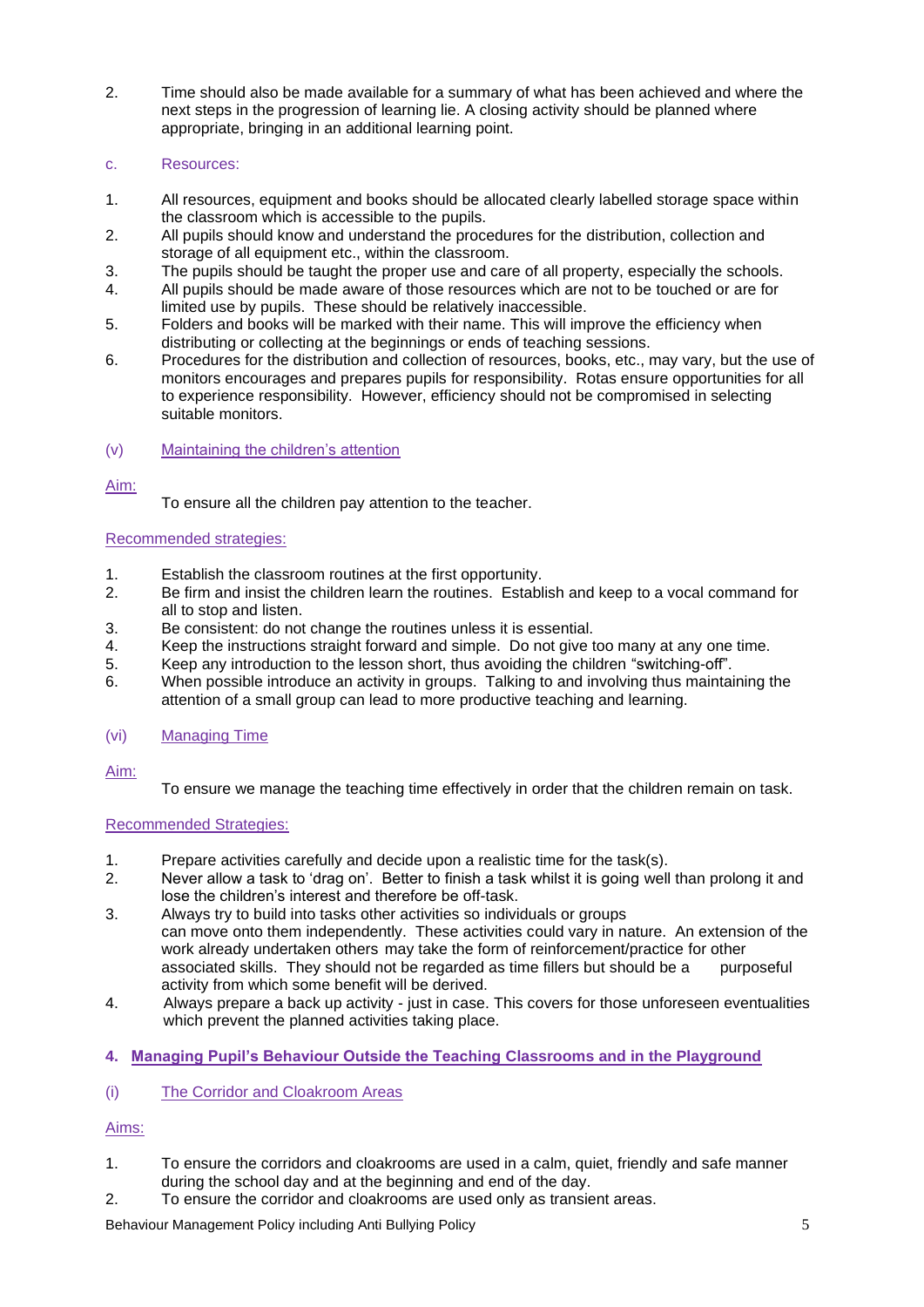3. To ensure the corridor and cloakrooms are kept tidy and free from obstructions.

### Recommended Strategies:

- 1. All staff insist that pupils using the corridor and cloakrooms walk in a quiet and controlled manner.
- 2. Supervise the corridor and cloakrooms at the beginning and end of school sessions including playtimes, insisting upon a quiet calm entry and exit.
- 3. Waiting parents, brothers and sisters should remain outside. Space does not permit the corridor and cloakroom to be used a shelter during inclement weather.
- 4. All pupils should have a clearly labelled PE bag, which is always in their locker or kept in the classroom in a large storage box. Large sports-bags should be discouraged.
- 5. Regularly check the corridor and cloakroom area for 'clutter' and insist that children take care of their possessions and have regard for those of others by picking-up or returning belongings to their proper place.
- 6. Organise a 'lost property' box in which unmarked or unclaimed articles are placed for a limited period.
- 7. Children acting as monitors should be allowed to enter school before the whistle and their duties clearly identified and explained. All children who are in school should be supervised directly by a staff member.
- 8. Regularly discuss the expected behaviour in the corridor and cloakroom areas. If appropriate allow the pupils to devise their own rules for conduct which they can monitor and promote.
- 9. In inclement weather, pupils may be allowed in from 8.35 am onwards.

### (ii) Playing Areas

### Aims:

- 1. To ensure the children enter and leave the premises quickly, in a calm, orderly manner under the direct supervision of a member of staff.
- 2. To ensure all children know where they may play, when and with what.
- 3. To ensure the pupils care for their play environment.
- 4. To ensure the children play appropriate games which are non-confrontational.<br>5. To ensure children respond appropriately to the signals which marks the end c
- 5. To ensure children respond appropriately to the signals which marks the end of playtimes.
- 6. To ensure good, effective communication between staff on duty and in the staffroom.

### Recommended Strategies:

- 1. Always be in the classroom to receive the children upon their arrival; supervise their movements and insist upon a quiet, calm atmosphere.
- 2. Give children enough time to clear away at the end of each session.
- 3. Despatch children out of the classroom in small groups thus avoiding 'crushes' in a limited space. Position yourself to have some overview of the corridor or outdoor area.
- 4. Ensure all children know the areas for playing and those which are out- of-bounds and frequently remind them through a) discussion b) code of conduct
- 5. When on duty insist upon games stopping at the sound of the whistle.
- 6. Encourage children to play co-operative games. Discourage aggressive games which involve play fighting.
- 7. Encourage children to make use of playground markings and games. Encourage the use of appropriate lunchtime play equipment e.g. skipping ropes, small balls etc.
- 8. Duty staff need to ensure they undertake their appointed duties and ensure absences are covered.
- 9. Staff not on duty should ensure good time-keeping and be ready to assume responsibility for the pupils in the classroom at the end of play promptly.

### Playground

The children are allowed to play with small balls, for catching and throwing, skipping ropes and playground marked games at lunch-time.

### Field

In good weather the field may be used for all play activities.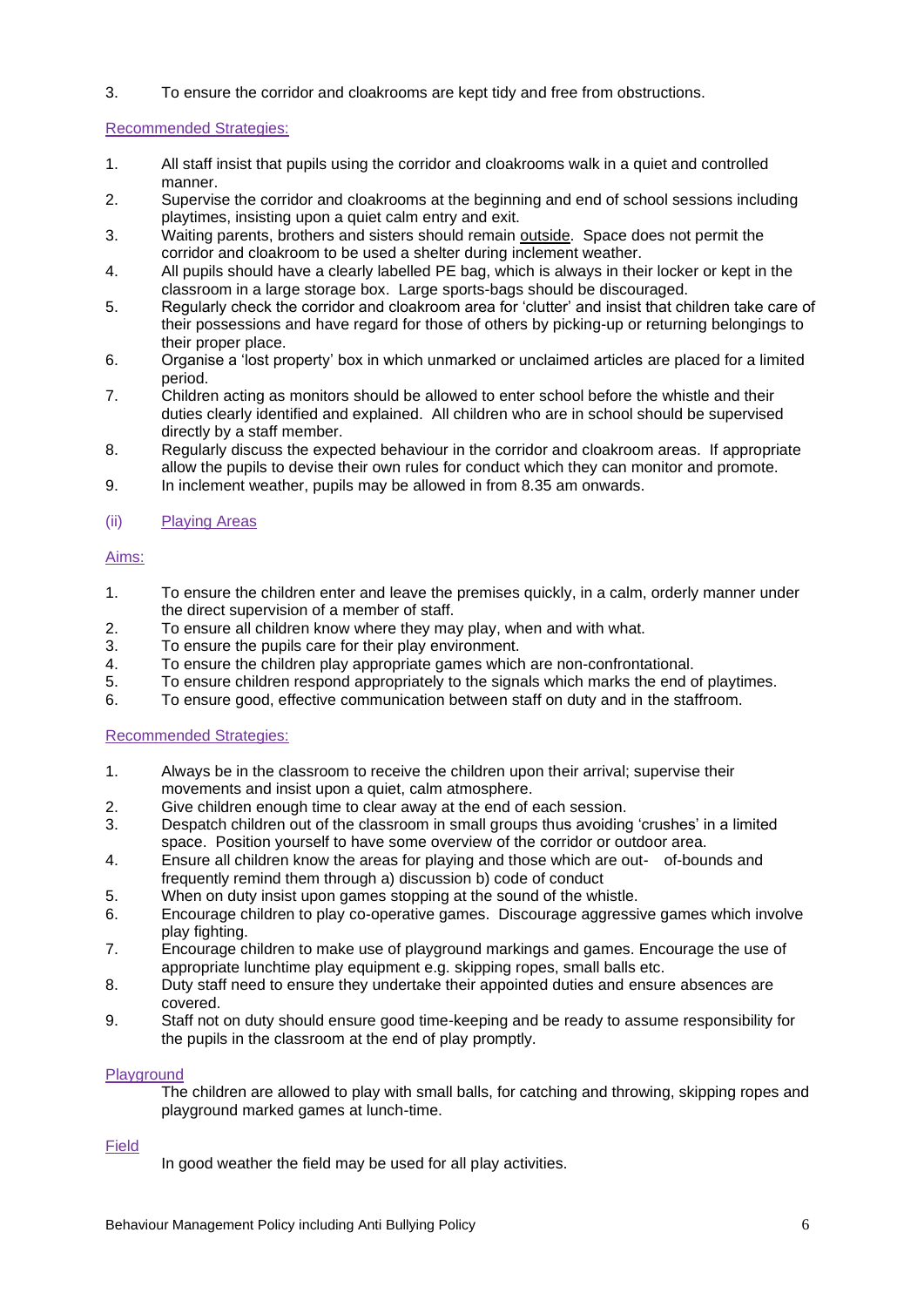- 10. Use drama and PE sessions to act out imaginative games e.g. well-known stories etc. Assemblies and PSHCE lessons can be used to illustrate acceptable and unacceptable behaviour.
- 11. Encourage older pupils to play with younger children so encouraging co-operative play and teaching new games (red tops).
- 12. Duty staff should be on duty at 8.35 a.m. supervising their designated area and again at 1.15p.m.
- 13. Teachers on duty must insist that all children walk into school in a quiet and orderly manner. Sanctions should be used against those who persistently offend.
- 14. The duty teacher must ensure all children have entered the building before they enter with their own class.
- 15. The duty rota should be posted in the staffroom. Any alterations due to courses etc., should be arranged by the teacher.
- (iii) Lunchtimes

### Aims:

- 1. To ensure that all children eating on the premises take their meal in an orderly and efficient manner.
- 2. To ensure that all children are properly supervised throughout the lunchtime period.<br>3. To ensure that all children are brought to their meals on time and without fuss.
- 3. To ensure that all children are brought to their meals on time and without fuss.<br>4. To encourage good eating habits and sound personal hygiene.
- 4. To encourage good eating habits and sound personal hygiene.<br>5. To provide an organisation which deals with misconduct and im
- 5. To provide an organisation which deals with misconduct and imposes standardised sanctions against those pupils for whom it is deemed necessary.

### Recommended Routines:

During all lunchtimes there will be one nominated person from the Senior Leadership Team to deal with more serious lunchtime behaviours. A teacher will also be present in the school hall to help supervise the hall and deal with poor behaviour.

- 1. Dry Dinner Time Arrangements: The Lead MTA will monitor and alter accordingly the arrangements for lunchtime in cooperation with the relevant Assistant Head Teacher and MTA staff. A rota will make clear who is responsible for which area of supervision.
- 2. Wet Dinner Time Arrangements : The Lead MTA will ensure that each class is adequately supervised at all times when not in the dinner hall.
- 3. Hygiene: It is very important for children to observe basic hygiene rules at meal-times. All children should be reminded of the need for personal hygiene and encouraged to wash hands en route to the dining hall. This cannot be directly supervised by the dining supervisor due to the pressures of time and child protection risks to staff when supervising toilets etc. However dining supervisors are expected to keep a watchful eye for dirty hands and ask pupils to wash hands.

Any pupils found with dirty hands should be sent immediately to wash them.

- 4. First Aid: A qualified first-aider should always be present in the school. Children requiring firstaid or who are unwell should be taken to the first-aider.
- 5. Teachers Lunchtime Duties: Teachers wishing to undertake lunchtime supervision in the dining hall are expected to perform the dinner supervision until 12.50pm. In return for those duties staff may take a free meal. Senior members of staff will take their lunch break either with the children in the hall or earlier/ later in lesson time, where possible.
- 6. Discipline Procedures:
- a) Children should only be brought into the school if the Meal Time Assistant or teacher cannot resolve any problems immediately or if a serious incident has occurred.
- b) When minor incidents or 'first offences' occur a warning should be issued with an explanation of what will happen if the incident is repeated.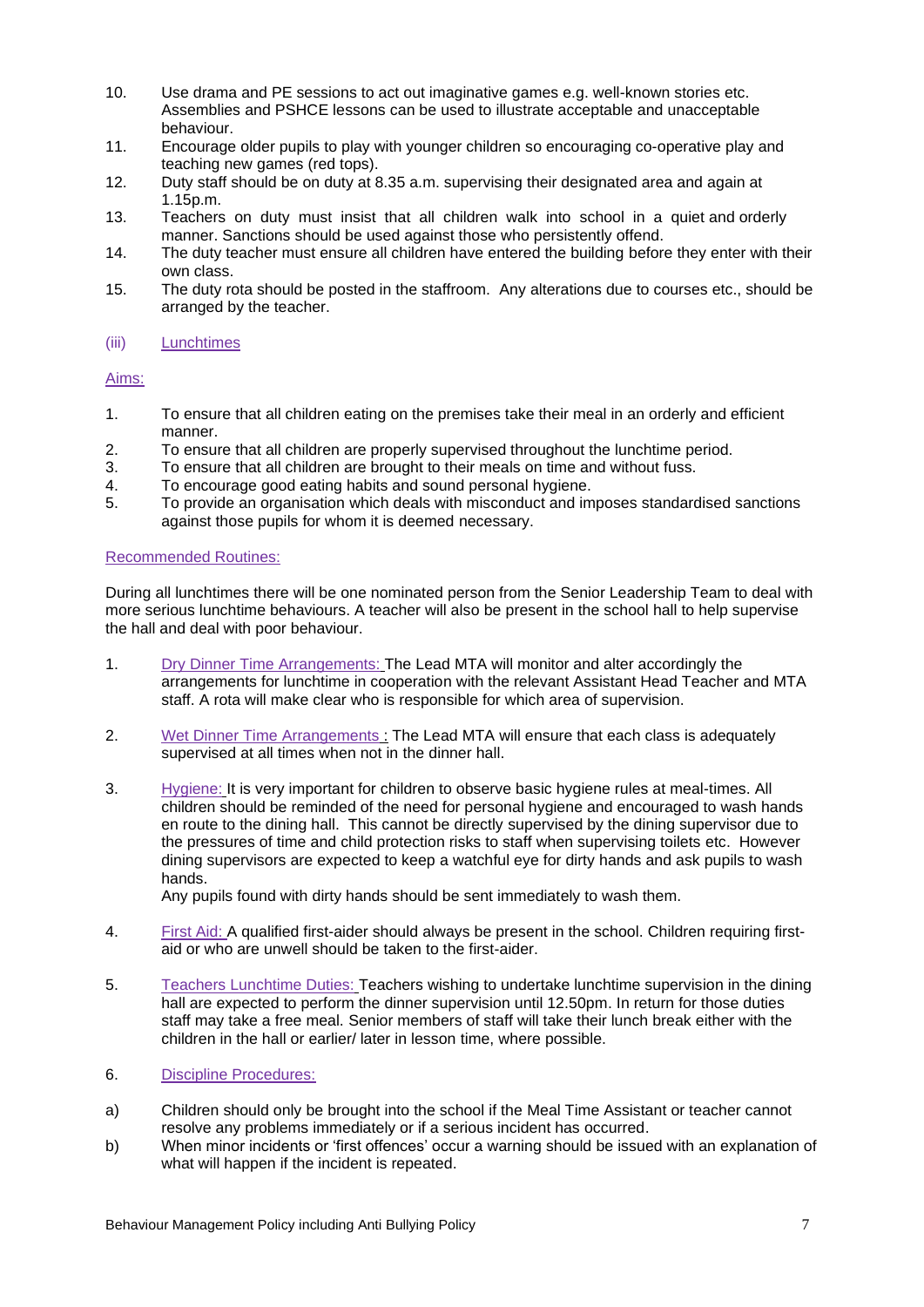- c) Any pupil who is persistent in misbehaving or refusing to co-operate with Meal Time Assistant should be withdrawn from the playground during the dinner hour by a senior member of staff or duty teacher.
- d) Repeated poor behaviour should be accompanied by a telephone call or meeting with parents and incidents recorded in the discipline book.
- e) Pupils who are removed from the playground should be given a task or told to stand silently in the corridor.
- f) If a child's poor behaviour persists or for very serious incidents the child should be removed from lunch-times for a longer period.

e.g.

- **spitting**
- **stealing**
- physical aggression
- bullying
- racism/homophobic bullying
- swearing
- Inappropriate sexual behaviour
- Non cooperative

Exclusion should only be a last resort following repeated attempts to encourage the pupil to conform to the expected standards of behaviour through the procedures outlined or when the incident is so serious as to jeopardise the safety of, or compromise the education of others. Consideration at all times should be made of a child's circumstances and needs. Pupils may be permanently excluded if the behaviours meet the criteria detailed in the Tarka Learning Partnership's Exclusions Policy

### (iv) Assemblies

### Aims:

- 1. As for those outlined in movement about the school.<br>2. To create a calm. responsive atmosphere.
- To create a calm, responsive atmosphere.
- 3. To encourage each pupil to sit as a member of a large audience and respond appropriately, i.e. sit still and quietly and attentively.
- 5. To ensure prompt time-keeping.
- 6. To arrive smartly and well dressed.

### Recommended Strategies:

- 1. Finish lessons/register on time and leave adequate time to prepare to start the assembly. Avoid rushing the pupils into the hall.
- 2. Insist the children line-up quietly. Ensure they know where they are expected to sit. Alterations to normal placements should be carefully supervised.
- 3. A member of staff should always be at the front of the hall to receive the children into assembly.
- 4. Movement into and out of the hall should be efficient and not excessive in its "consumption" of time.
- 5. Classes which have PE immediately before assembly should clear away in good time thus avoiding any delays to incoming classes.
- 6. The person or group taking assembly should aim for an assembly of approximately 15/20 minutes – see collective worship file for exact times.

### (v) Wet Playtimes

### Aims:

- 1. To establish a set procedure for indoor playtimes.
- 2. To provide appropriate activities for indoor playtimes.

### Recommended Strategies:

1. Each teacher should remain in their own classroom during an indoor

Behaviour Management Policy including Anti Bullying Policy 8 (Separation 2001) 8 (Separation 2003) 8 (Separation 2003) 8 (Separation 2003) 8 (Separation 2003) 8 (Separation 2003) 8 (Separation 2003) 8 (Separation 2003) 8 (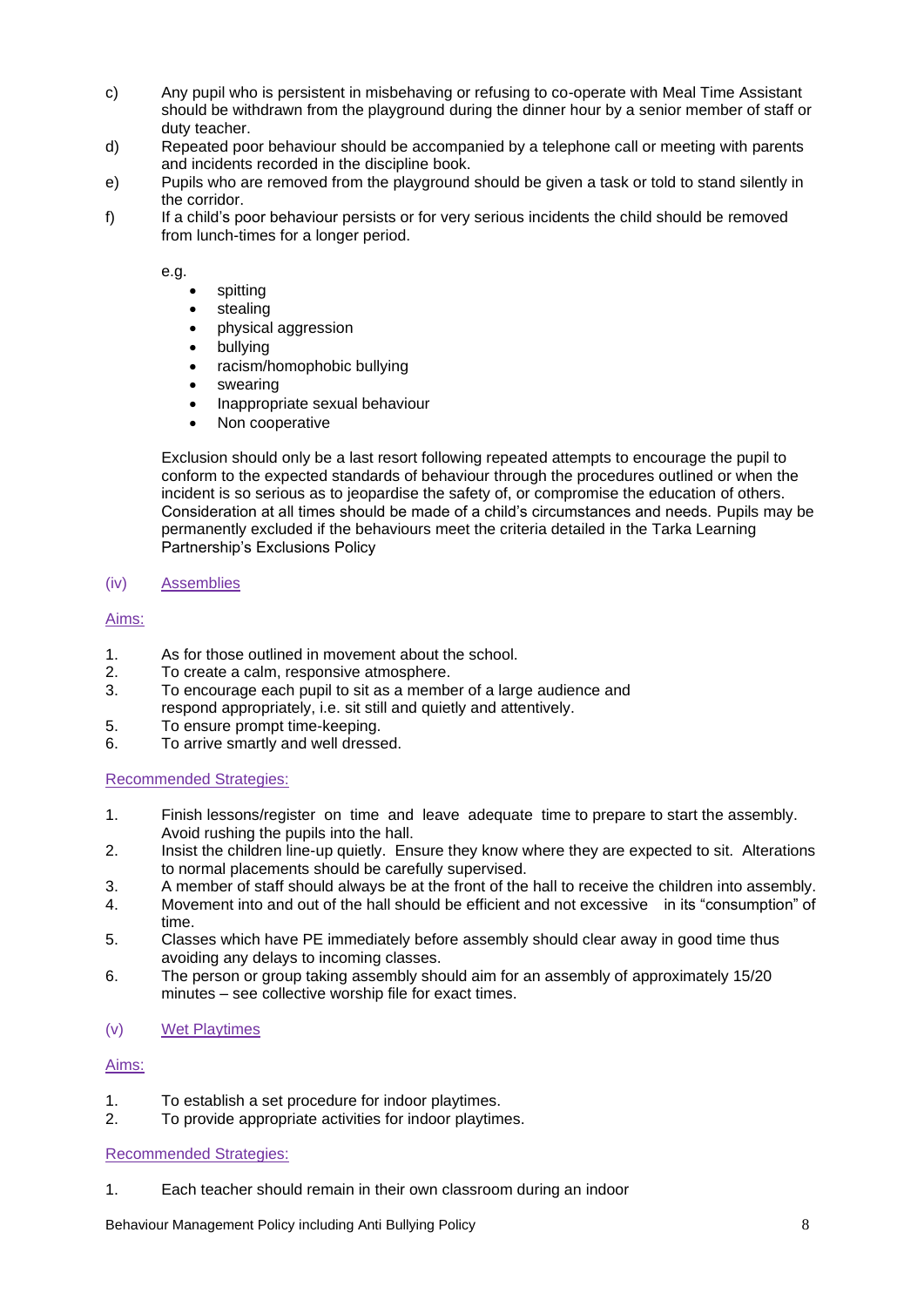play time or organise teacher cover. (This does not apply to lunchtimes).

- 2. There should be suitable identifiable resources for indoor playtime activities. These should be of a desktop nature or safe floor play and decided only the classroom teacher.
- 3. All pupils should be made aware of the routines for each classroom, during wet playtime.
- 4. Noise should be kept to acceptable levels.
- 5. Children should clear away and be ready for the next session on time.
- 6. At lunchtimes dining supervisors should be on duty to cover class-room. Similar arrangements should apply as in playtimes.
- 7. MTA's should ensure that the classrooms are tidied up at 1.10 pm.<br>8. MTA's are responsible for organising playboxes and for updating
- MTA's are responsible for organising playboxes and for updating resources.
	- **4. Whole School Rewards and Sanctions**

### Rewards

School staff may use a range of rewards to promote high standards of behaviour:-

- verbal praise for behaviour/achievement
- pupils can be sent to other members of staff including partner year group teacher, child's previous teacher, family group teacher or relevant Assistant Head Teacher to share achievements
- whole school assembly celebrates pupil achievement
- pupils can be sent to the Head Teacher or Senior Leader to celebrate individual or small group success
- Teachers can talk openly praising a pupil in front of parents
- teacher communicating achievement to pupils through parent contact
- where children have particular social, emotional and behavioural needs a wider range of strategies can be deployed through agreement between the Head Teacher, parents and other members of staff. These strategies promote inclusion.

At Roundswell Community School Primary Academy we have long held the view that pupils should be self disciplined and not need constant reward to strive for their best. Reward systems can often be hard to moderate across the school and lead to reduced motivation and a feeling of inequality. On some occasions pupils with SEN may need an individual reward system to encourage certain behaviours as part of an Individual Education Plan or Individual Behaviour Plan.

### (i) Classroom Disruption and Non-co-operation

This document is concerned with the strategies to be adopted when such self-examination has been exhausted and sanctions of some description are needed to preserve a satisfactory learning environment for the pupil involved and his/her classmates.

Unacceptable behaviour must, to some extent, be defined by individual teachers and teams of teachers in the light of the learning activity, the strength of their relationships with the pupils etc.

### Such behaviour as *racism, repeated bad language, rudeness to staff, refusal to work acceptably, stealing, physical harm to others, damage to property, spitting, persistent patterns of behaviour, bullying including homophobic bullying and inappropriate sexual behaviour should be passed on to the Head Teacher.*

Initially, all teachers should look to their own classroom organisation; choice of activities and teaching methods; relationships with pupils and personal strategies and techniques of avoiding and defusing potentially difficult and counter-productive situations. Using a green / yellow / red card system, children are given warnings about unacceptable behaviour and are given the opportunity to self-correct. Should an incident be serious, a child may move directly onto a red card, meaning that a sanction is imposed.

### (ii) Action Flow-chart

The flow-chart provides procedural guidelines for the teacher. If behaviour becomes more serious or rapidly deteriorates stages may be missed out, at the discretion of the teacher.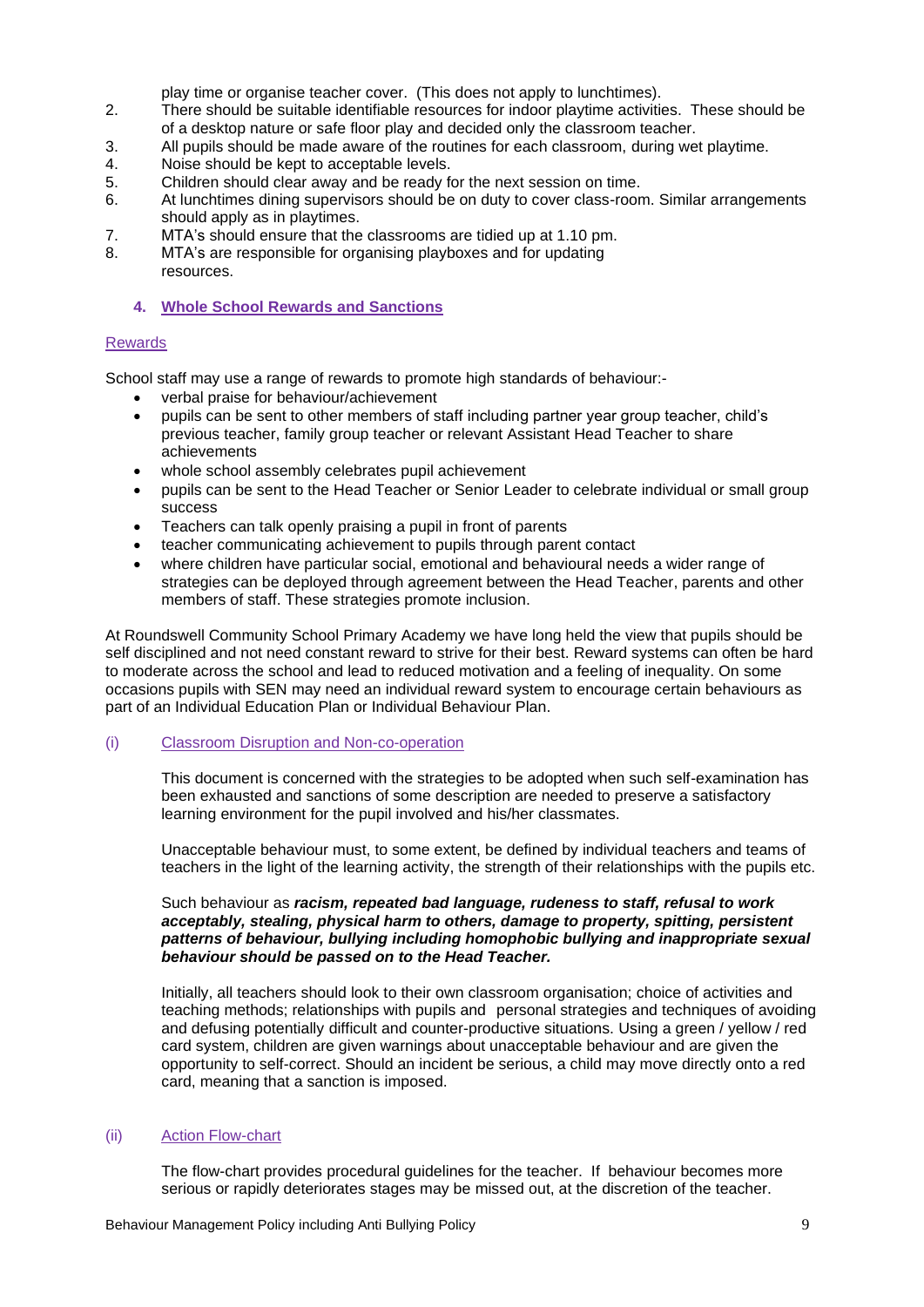In extreme cases all stages can be by-passed and the pupil taken directly to the Head Teacher or to a Senior Leader. Removal from the teaching classroom for serious behaviours, under normal circumstances, should always be followed-up with a letter or telephone call home.

### **SUGGESTED METHODS FOR DEALING WITH UNACCEPTABLE BEHAVIOUR**

It is essential that the following points are actively promoted in the school to *prevent* poor behaviours:-

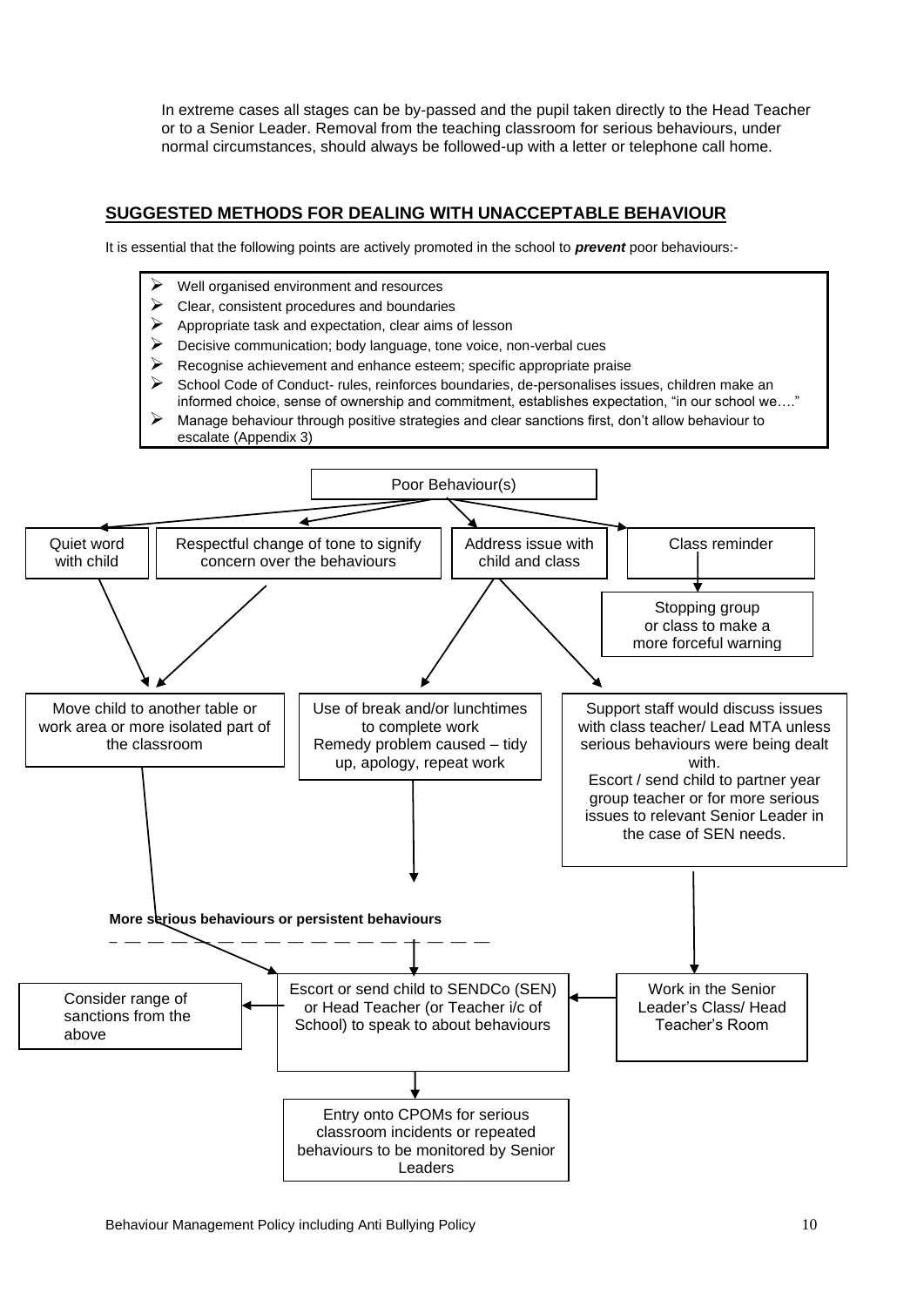

- At all stages the needs of any victims need to be considered in addition to the needs of the child exhibiting poor behaviours.
- At all stages support staff/class teachers can bypass layers of responsibility to address concerns with person in charge of the school/Senior Leader/ Head Teacher, especially for the list of serious poor behaviour.
- Pupils with SEN will be dealt with by the SENDCo for more serious behaviours in the first instance.
- MTA's (Meal Time staff) will deal with poor behaviour as above liaising with the Lead MTA and/or dinner time duty staff – one senior member of staff and one teacher.

### (iii) Break time behaviour

- (a) Moderate misbehaviour dealt with by teacher on duty on playground.
- (b) More serious misbehaviour kept with teacher on duty class teacher informed.
- (c) Extreme misbehaviour Head Teacher or Senior Leaders informed Parents informed - entered onto CPOMs

### (iv) Removal from classroom

When the decision has been made to send a child to the Head Teacher or Senior Leaders the following should be observed:

- 1. The misbehaving child should be accompanied to the Head or Senior Leader or the Head/ Senior Leader informed to come to the classroom.
- 2. The Head or Senior Leader should provide the pupil with an appropriate activity.
- 3. At the end of the session the Head or Senior Staff and the class teacher should decide upon when the child may return to class.
- 4. Where a child is regularly sent out of the classroom and a decision by the Head or Senior Staff must be made as to the next step to be taken.
- 5. Parents should be kept informed of regular or serious misconduct. Any correspondence relating to serious misconduct should be posted. Pupil post should not be relied upon.
- (v) Procedures to follow when a pupil refuses to co-operate and leaves the classroom or the school
- 1. Immediately send confidential message to Head Teacher or Senior Leaders giving outline details of what has happened.
- 2. As far as possible establish whereabouts of pupil if missing from classroom, by sending an adult to check the toilets, cloakrooms etc.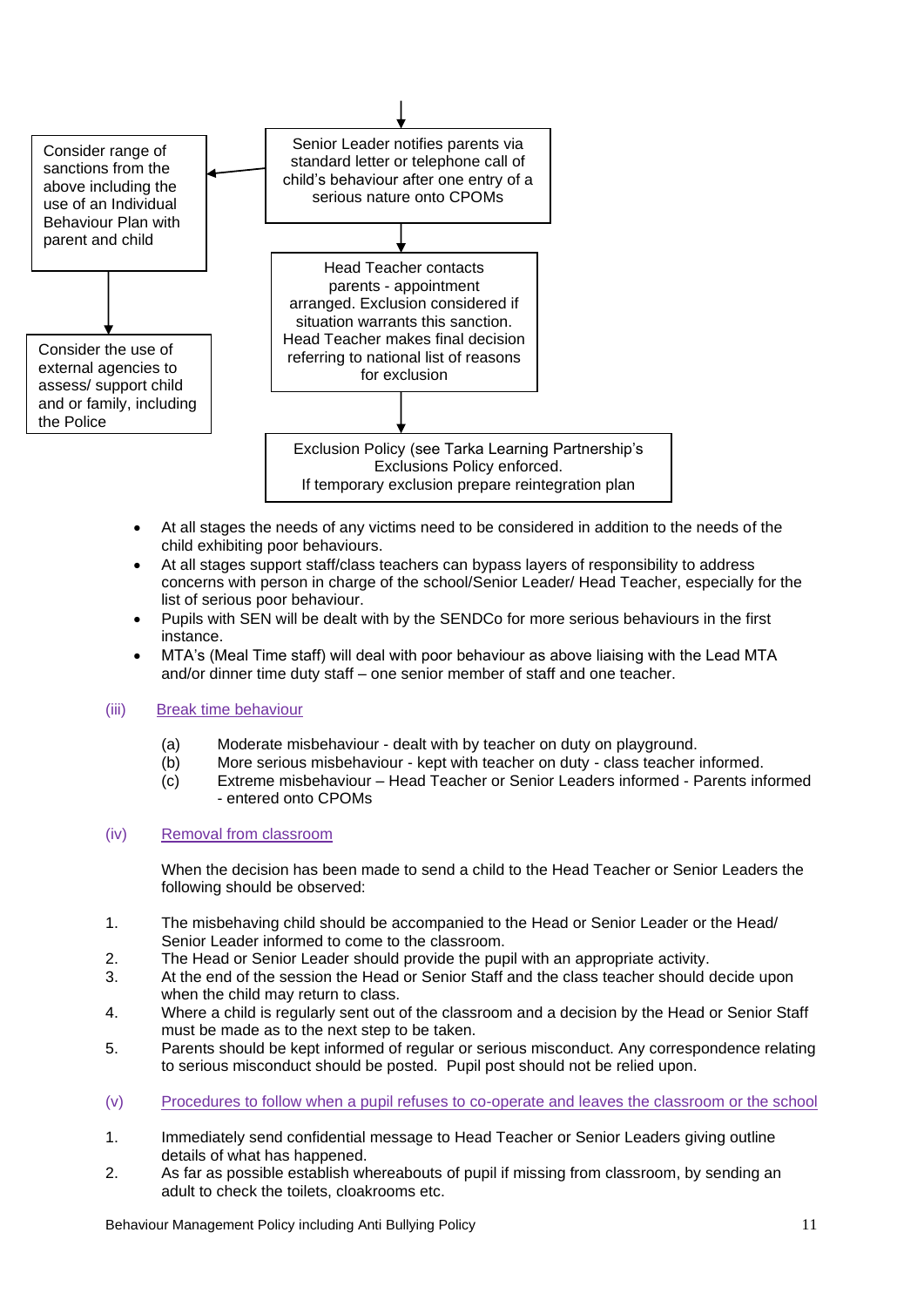- 3. Having alerted Head Teacher or Senior Staff concentrate on the rest of the class. If pupil remains in classroom but is refusing to co-operate make a clear statement to the pupil that he/she will be dealt with in good time and concentrate on the other pupils.
- 4. If pupil has left classroom the Headteacher or Senior Staff should try to establish if the pupil is still on the premises. If it is decided that the pupil has left school the parents should be contacted immediately, either by telephone or personal visit.
- 5. If parents cannot be contacted then emergency contacts should be informed.
- 6. If none of these can be contacted and the school cannot organise a search, the police should be advised of the situation.
- 7. Under normal circumstances it would be expected that the pupil returns to school. Individual circumstances may dictate that the pupil be taken or remain at home, pending further discussion with the parents.
- 8. An appointment for the parents to discuss the matter should always be arranged.
- (vi) Procedures to follow when a pupil displays extreme confrontational behaviour (see also Physical Restraint Policy)
- 1. Initially the same procedure for alerting the Head Teacher/Senior Leaders should be followed. A clear statement to the pupil about the consequences of continuing to misbehave should be made and a reminder that he/she will be dealt with when appropriate. Continue with the activities/lesson with the rest of the class.
- 2. Any decision to restrain a pupil who is endangering the safety of others, or him/herself, is the individual teachers and should be made in the knowledge that they may be struck in one way or another. IT IS IMPORTANT TO RECOGNISE THAT A PUPIL MAY ONLY BE RESTRAINED IF IT IS THE TEACHER'S OPINION THAT THE PERSONAL SAFETY OF ONE OR MORE PEOPLE IS AT RISK INCLUDING THAT OF THE POORLY BEHAVED CHILD (see Restraint policy for
- further details). 3. Parents should always be informed of such conduct in writing or by telephone. If the situation is severe they should be called to the school immediately and may be asked to remove their child from the premises.

If the Head Teacher is not available to deal with such serious mis-conduct the Senior Leaders should be informed instead. It may not be possible for the Senior Staff to be called from class for a prolonged time.

Under such circumstances it would be expected that the parents be immediately summoned to school to remove the pupil and an appointment made to see the Head Teacher at the earliest opportunity.

- (vii) Procedure to follow when concern is felt over a pupil's social or emotional behaviour
- 1. A pupil experiencing problems socially or emotionally may display "out of the ordinary" behaviour.
- 2. If concern continues, the Head Teacher or Senior Staff should consult with parents initially and then various agencies i.e. Health, E.W.O. and Social Services. A MyPlan/IBP may be drawn up to meet the needs of a pupil. On some occasions it may be necessary for the school to consult with outside agencies first e.g. in the case of a child protection matter where the child may be at risk from parent behaviour.
- 3. Depending upon the information received from these agencies a decision should be made as to how best to tackle the problems.
- 4. Parents should be informed as soon as possible and a meeting arranged to discuss the concerns.
- 5. All reportable incidents should be recorded on to CPOMs
- 6. CPOMs is a secure system, password enabled, and is not for public inspection Only Senior Leaders with a meri-lock key have access to the full CPOMs system.
- (ix) Procedures to be taken when a child is known to have taken part in a theft
- 1. All property should be respected and looked after regardless of its ownership or value. This point should be stressed regularly.
- 2. If a pupil is known to be have stolen property, the teacher should immediately attempt to establish the whereabouts of the property and retrieve it, if possible.

Behaviour Management Policy including Anti Bullying Policy 12 12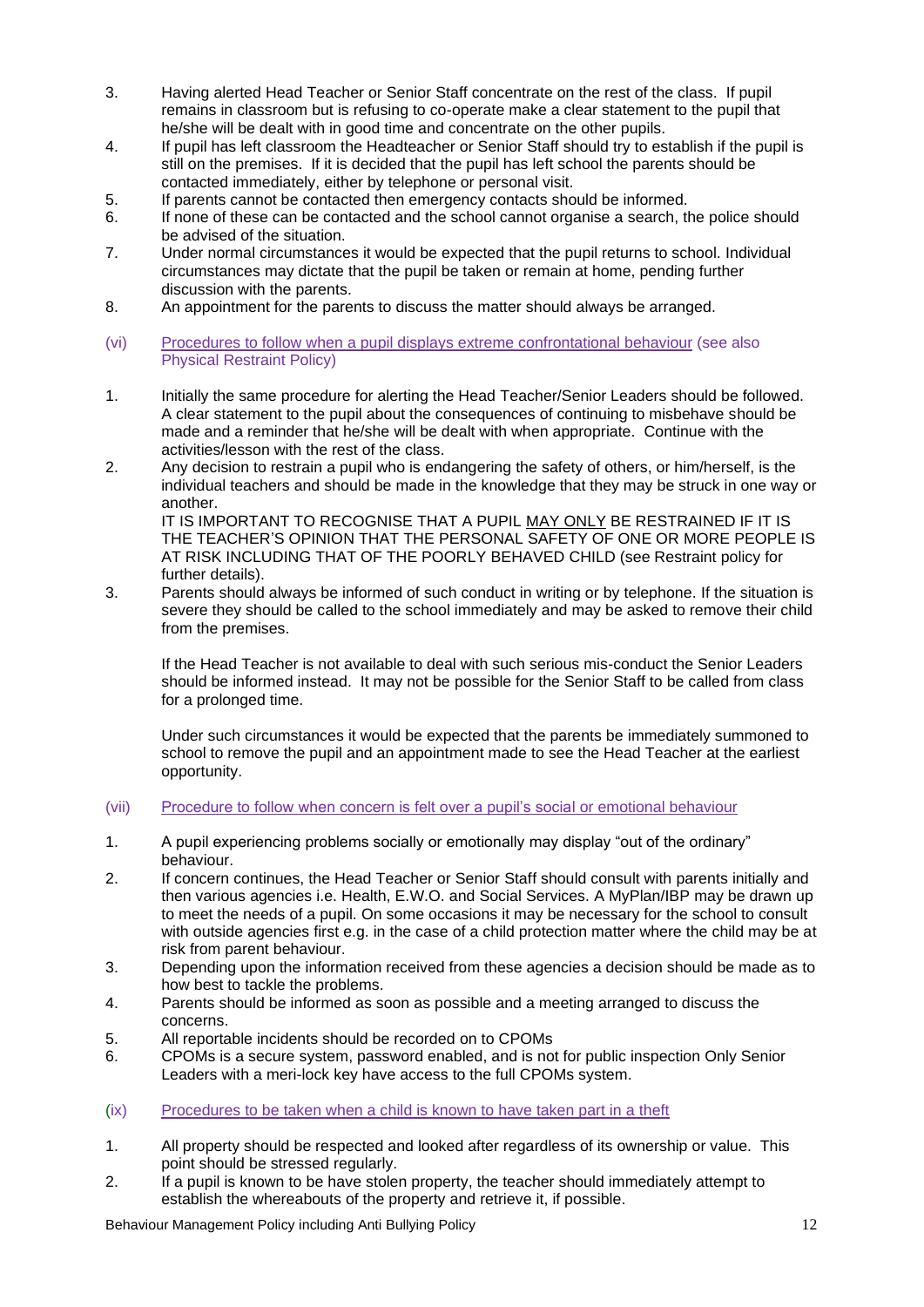- 3. If it is the pupil's first known offence a severe warning should be issued to the child and in ALL cases the parents informed.
- 4. If it is not possible to return stolen goods and if the victim is another pupil, the parents should be informed of the action taken. Parents of the child should be invited to recompense the victim.
- 5. A record of the theft should be entered onto CPOMs
- 6. Any pupil caught stealing repeatedly, will have an entry made in their pupil's record folder, (Any entry should be regarded as temporary and be removed after a fixed period of time). Parents should be invited in to discuss the serious nature of the theft and advised of the action taken.
- 7. The Chair of Governors and Police should be informed if appropriate to do so. The Police may wish to pursue matters if the child is above the age of criminal responsibility as with all other offences.
- 8. Parents of victims may be advised that they may inform the police and register a complaint at any stage.
- 9. Police involvement in school should be kept to a minimum and should follow the legal guidelines relating to the police and minors in school.
- 10. Any child who continues to steal and is not responding to any help being given shall be excluded for a fixed period whilst the governors consider a permanent exclusion.

Statistical information on exclusions and issues with behaviour will be presented to Governors annually.

This policy should be reviewed annually and in accordance with the Governor's monitoring processes.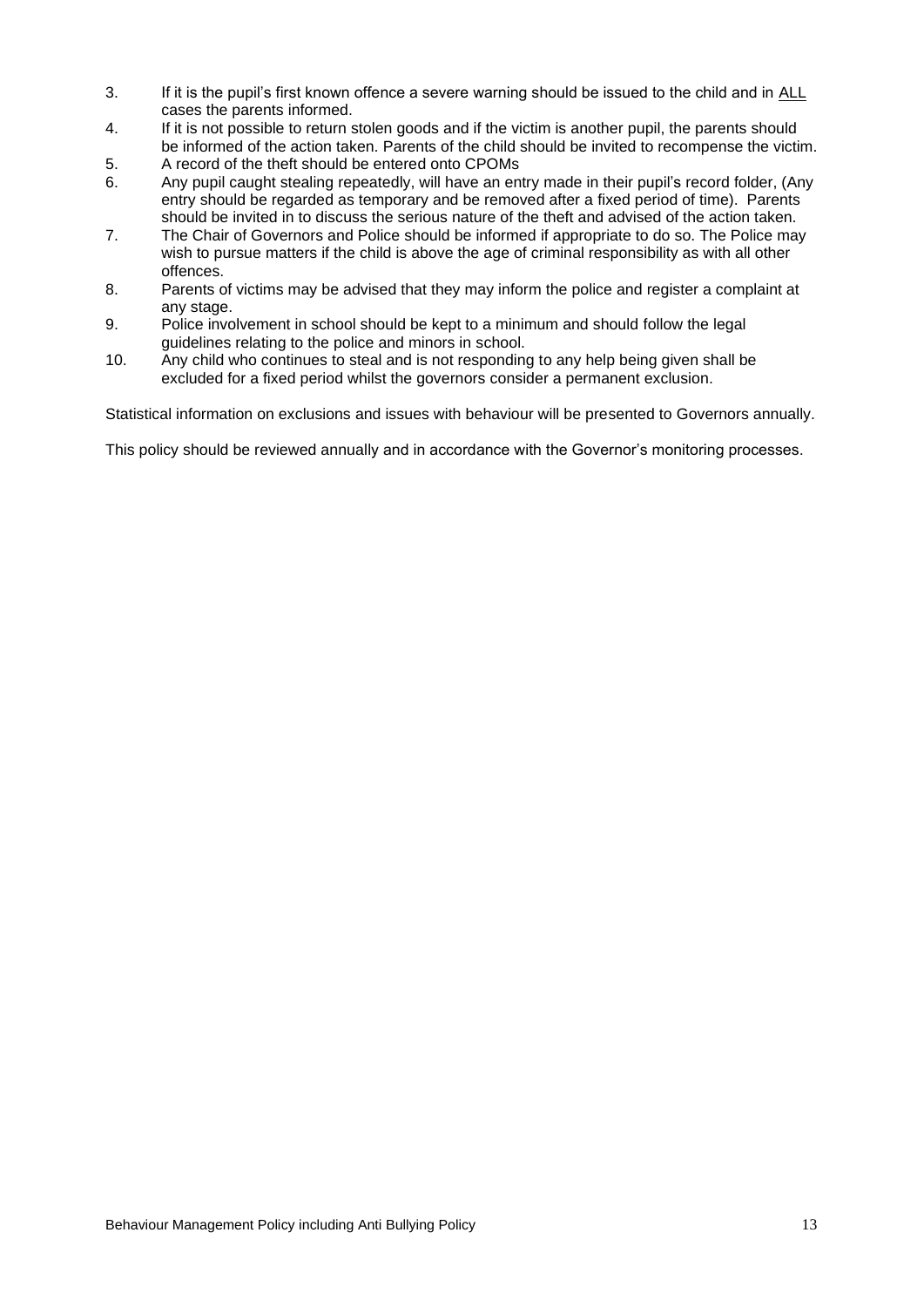### **ROUNDSWELL COMMUNITY PRIMARY ACADEMY**

### **ANTI-BULLYING STATEMENT**

### **Statement of Intent**

We are committed to providing a caring, friendly and safe environment for all of our pupils so they can learn in a relaxed and secure atmosphere. Bullying of any kind is unacceptable at our school. If bullying does occur, all pupils should be able to tell and know that incidents will be dealt with promptly and effectively. We are a *TELLING* school. This means that *anyone* who knows that bullying is happening is expected to tell the staff.

- The aim of the anti-bullying policy is to ensure that pupils learn in a supportive, caring and safe environment without fear of being bullied, and that staff are free from fear of bullying by pupils.
- Bullying is anti-social behaviour and affects everyone; it is unacceptable and will not be tolerated. Only when all issues of bullying are addressed will pupils be able to fully benefit from the opportunities available at schools.
- Throughout this policy the term 'parent' is used to mean a pupil's parent, carer or guardian.

Unfortunately bullying is something that happens in all walks of life. In spite of our best efforts bullying does still happen in schools, including ours.

It is in the nature of bullying that it can take place in secret or without adult knowledge. In our school we have many approaches which provide children with opportunities to bring these problems out into the open. These include *worry boxes* and the *School's Council* as well as more traditional routes such as talking to Class Teachers, Teaching Assistants and Mealtime Assistants.

We take the issue of bullying very seriously and it is important that we know exactly what we mean by bullying.

Children come to school to learn about many things. One area in which they often have much to discover is how to get along with others. In this, as in all areas of children's learning, they will not always get it right first time and it is from the mistakes they make that they will learn and become more mature in their relationships. It is important that children should have the freedom to explore these issues and that their less successful attempts should not be misinterpreted as bullying.

### **Why is it Important to Respond to Bullying?**

Bullying hurts. No one deserves to be a victim of bullying. Everybody has the right to be treated with respect. Pupils who are bullying need to learn different ways of behaving.

Schools have a responsibility to respond promptly and effectively to issues of bullying.

### **Objectives of this Policy**

- All governors, teaching and non-teaching staff, pupils and parents should have an understanding of what bullying is.
- All governors and teaching and non-teaching staff should know what the school policy is on bullying, and follow it when bullying is reported.
- All pupils and parents should know what the school policy is on bullying, and what they should do if bullying arises.
- As a school we take bullying seriously. Pupils and parents should be assured that they will be supported when bullying is reported.
- Bullying will not be tolerated.

Behaviour Management Policy including Anti Bullying Policy 14 14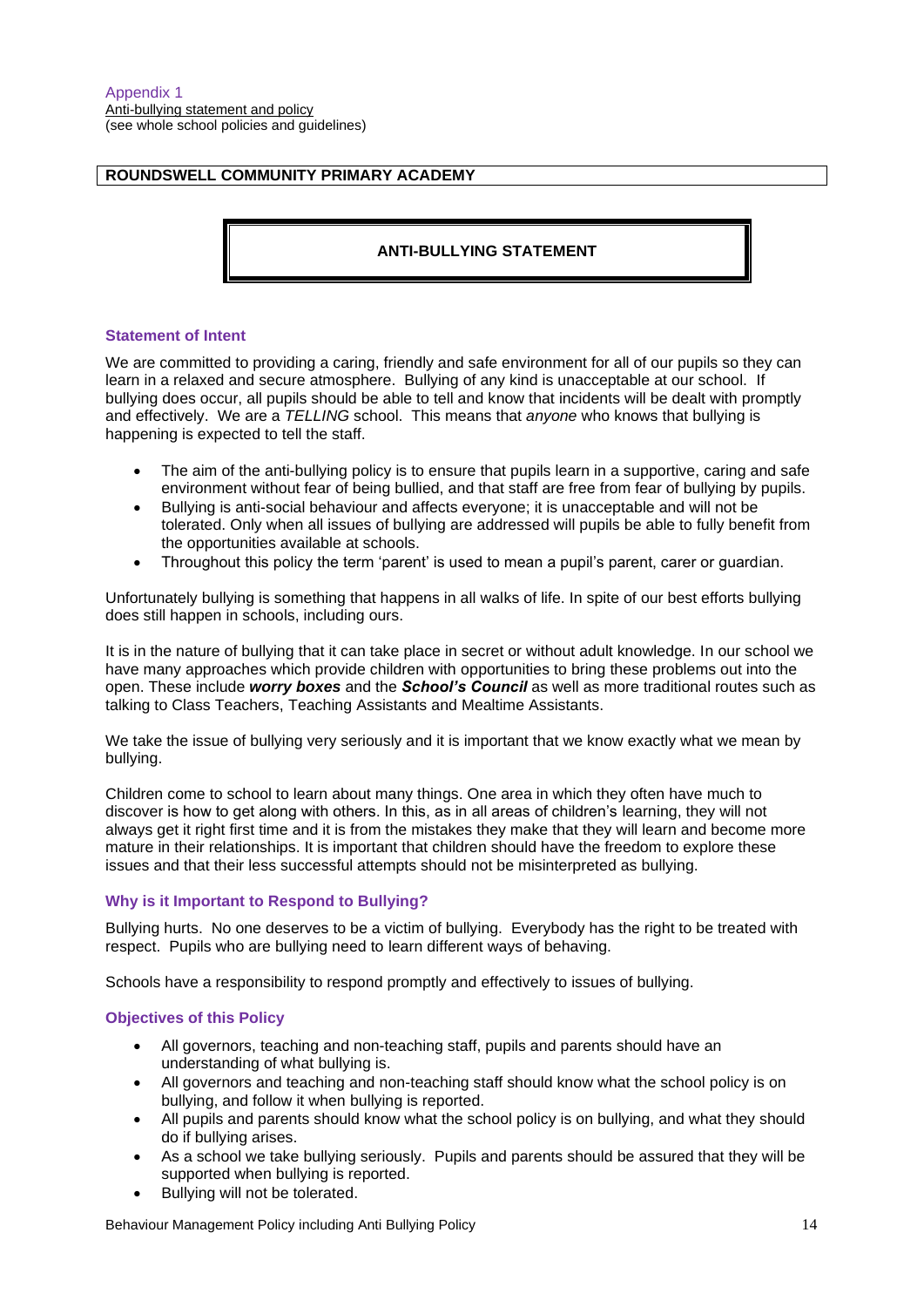### **Statutory Duties of Schools**

Head Teachers have a legal duty under the School Standards and Framework Act 1998 to draw up procedures to prevent bullying among pupils and to bring these procedures to the attention of staff, parents and pupils. Under the Education Inspections Bill 2006 the duties are extended to include preventing/responding to bullying that happens outside school, where it is reasonable to do so. Schools also have a duty to 'safeguard and promote the welfare of pupils' (Education Act 2002) and to ensure that children and young people are safe from bullying and discrimination (Children Act 2004). Government guidance advises that the policy should also address the bullying of staff by pupils ('Safe to learn' DCSF 2007).

### **Scope of this policy and links to other policies**

This policy includes:

- bullying of pupils by pupils within school
- bullying of and/or by pupils outside of school, where the school is aware of it
- bullying of staff by pupils within or outside school
- allegations about bullying of pupils by staff will be dealt with under the school's Safeguarding Policy.

This policy has links to the following school policies and procedures:

- equality and diversity policy
- behaviour policy
- acceptable use policy (internet safety)
- safeguarding (child protection) policy
- complaints procedure

### **What is bullying?**

Bullying is any behaviour by an individual or group that:

- is meant to hurt the person or people doing the bullying know what they are doing and mean to do it.
- happens more than once there will be a pattern of behaviour, not just a 'one-off' incident.
- involves an imbalance of power the person being bullied will usually find it very hard to defend themselves.
- It can be:

 Physical, e.g. kicking, hitting, taking and damaging belongings Verbal, e.g. name calling, taunting, threats, offensive remarks Relational, e.g. spreading nasty stories, gossiping, excluding from social groups Cyber, e.g. texts, e-mails, picture/video clip bullying, Instant Messaging (IM)

### **Where individuals or groups bully different people, this will be seen as a pattern of bullying behaviour and treated as such."**

*(Adopted from Warwickshire's Anti-bullying Partnership 2007)*

This school recognises that bullying which is motivated by *prejudice* is a particular concern, for example racist, sexist and homophobic bullying and bullying related to perceptions about disability and/or special educational needs. All staff will be provided with appropriate training in equality and diversity, so that they are equipped to tackle these issues on a wider scale as well as in relation to bullying.

**Bullying is not falling out with friends** – this happens all the time and is a normal part of school life.

### **Signs and Symptoms**

A child may indicate by signs or behaviour that he or she is being bullied. Adults should be aware of these possible signs and that they should investigate if a child:

- is frightened of walking to or from school
- begs to be driven to school
- changes their usual routine

Behaviour Management Policy including Anti Bullying Policy 15 15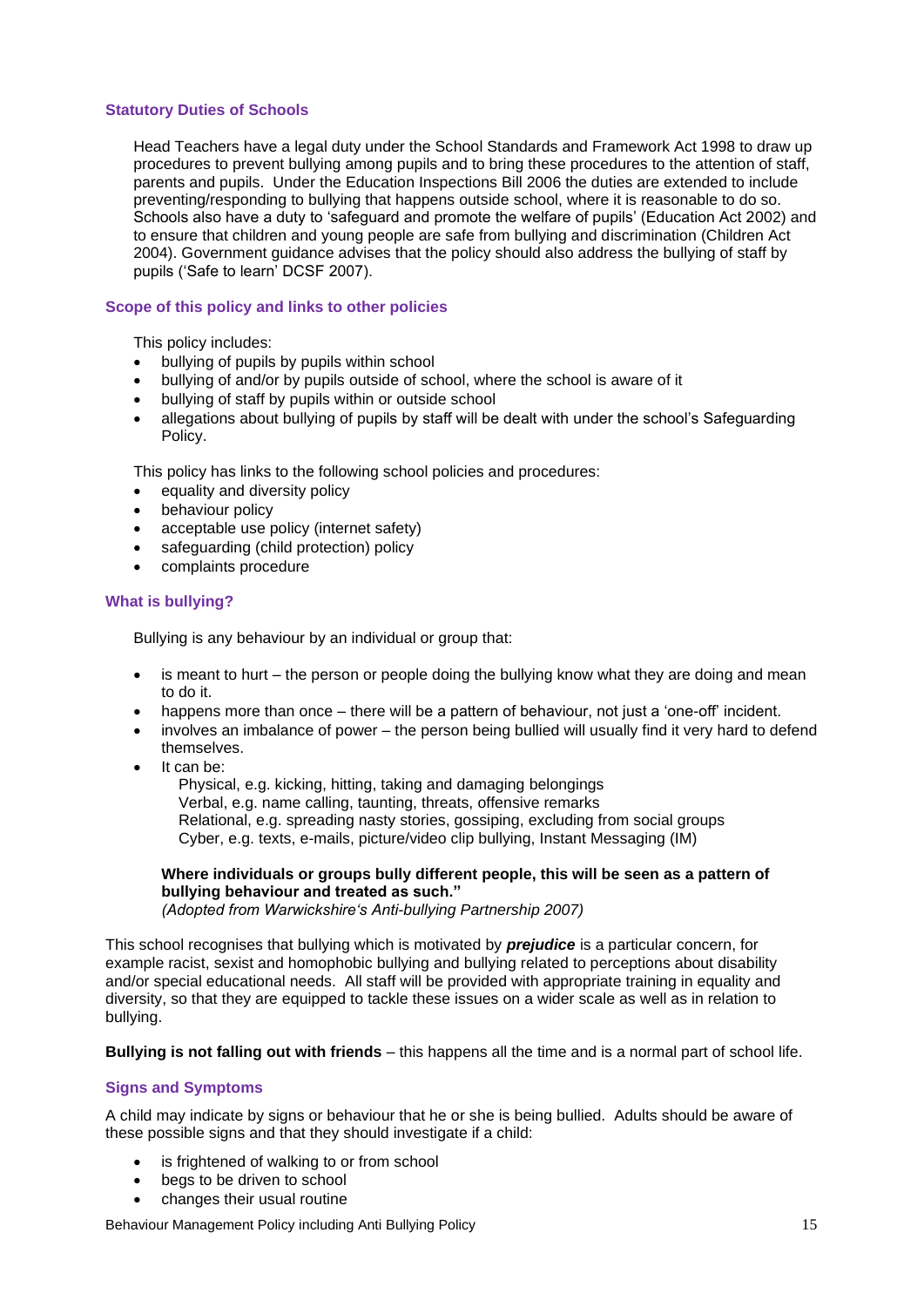- is unwilling to go to school (school phobic)
- begins to truant
- becomes withdrawn anxious, or lacking in confidence
- starts stammering
- attempts or threatens suicide or runs away
- cries themselves to sleep at night or has nightmares
- feels ill in the morning
- begins to do poorly in school work
- comes home with clothes torn or books damaged
- has possessions which are damaged or " go missing"
- asks for money or starts stealing money (to pay bully)
- has dinner or other monies continually "lost"
- has unexplained cuts or bruises
- comes home starving (money / lunch has been stolen)
- becomes aggressive, disruptive or unreasonable
- is bullying other children or siblings
- stops eating
- is frightened to say what's wrong
- gives improbable excuses for any of the above
- is afraid to use the internet or mobile phone
- is nervous & jumpy when a cyber message is received

These signs and behaviours could indicate other problems, but bullying should be considered a possibility and should be investigated

### **Identifying and reporting concerns about bullying**

- All concerns about bullying will be taken seriously and investigated thoroughly.
- Pupils who are being bullied may not report it. However, there may be changes in their behaviour, such as those. School teaching and support staff will be alert to the signs of bullying and act promptly and firmly against it in accordance with this policy.
- Pupils who are bullying others also need support to help them understand and change their behaviour.
- Pupils who are aware of bullying ('bystanders') can be a powerful force in helping to address it and will be encouraged to do so in a safe way.
- All pupils will be encouraged to report bullying by:-
	- talking to a member of staff of their choice
	- placing a concern in the class 'worry' box
	- contacting local and national support agencies for advice/support
- Staff who are being bullied will be encouraged to report it to a colleague of their choice.
- Parents will be encouraged to report concerns about bullying and to support the school in tackling it. Trying to resolve bullying directly with pupils or their families can lead to problems escalating.

### **Responding to reports about bullying**

### **School**

The school will take the following steps when dealing with concerns about bullying:

- If bullying is suspected or reported, it will be dealt with immediately by the member of staff who has been made aware of it and in accordance with the School's Behaviour Policy.
- A clear account of the concern will be recorded and given to the Head Teacher.
- The Head Teacher /Senior Leader will interview everyone involved and keep a detailed record. This will be held in line with the school's data protection policy/practice.
- Class Teachers will be kept informed.
- Parents and other relevant adults will be kept informed.
- Where bullying occurs outside school, any other relevant schools or agencies will be informed about the concerns and any actions taken.
- Punitive measures will be used as appropriate and in consultation with all parties Involved and in accordance with the School's Behaviour Policy.

Behaviour Management Policy including Anti Bullying Policy 16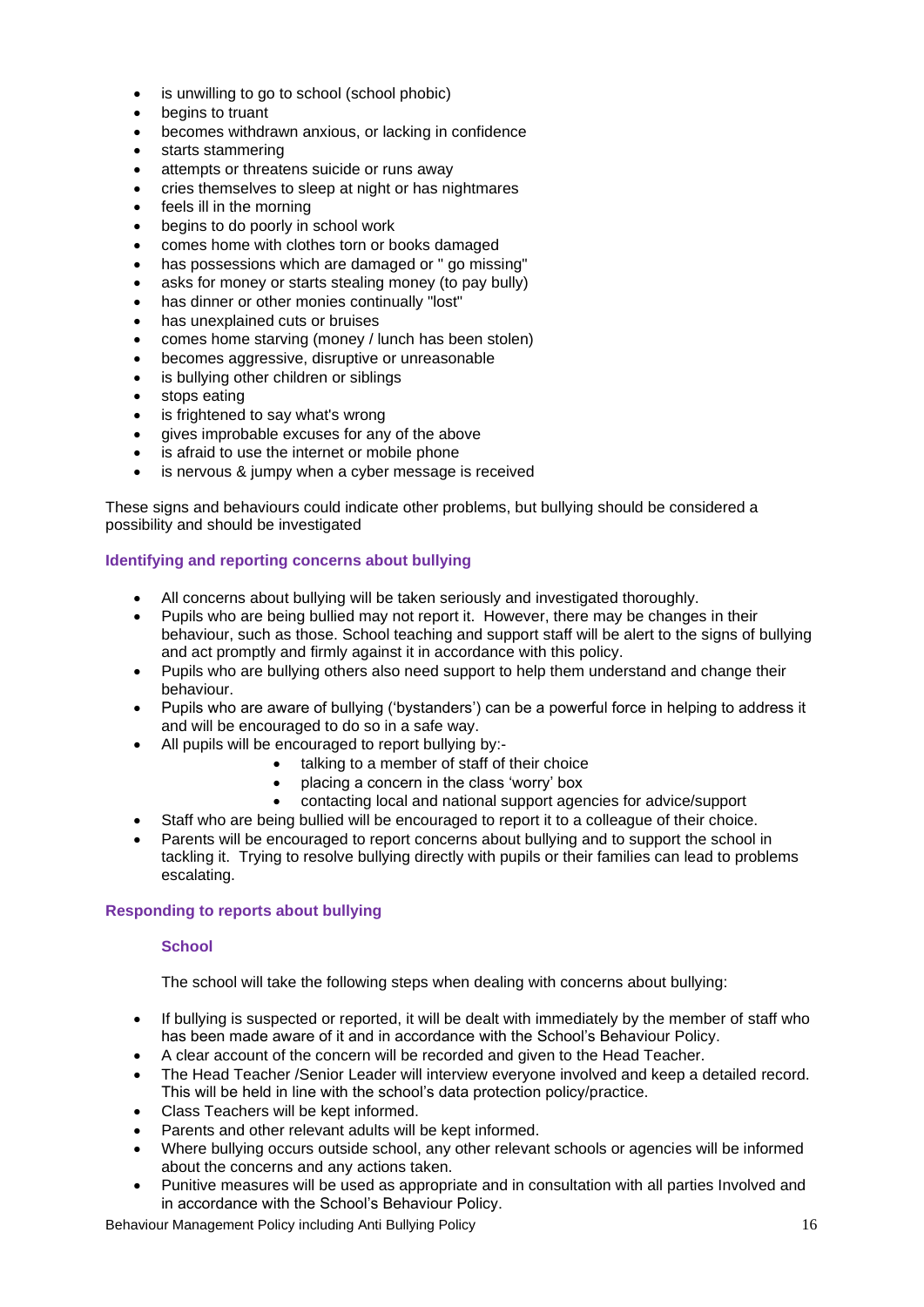### **Pupils and staff**

Pupils and staff who have been bullied will be supported by:

- offering an immediate opportunity to discuss the experience with a member of staff of their choice.
- providing reassurance that the bullying will be addressed.
- offering continuous support through pastoral counselling where appropriate.
- the use of specialist interventions and/or referrals to other agencies e.g. educational
- psychology, where appropriate.

Pupils who have bullied will be helped by:

- discussing what happened
- discovering why the pupil became involved
- establishing the wrong doing and need to change
- informing parents to help change the attitude of the pupil
- the use of specialist interventions and/or referrals to other agencies where appropriate

The following disciplinary steps can be taken:

- official warnings to cease offending
- detention
- exclusion from certain areas of school premises
- confiscation of mobile phones, in line with our Acceptable Use (internet safety) policy
- minor fixed-term exclusion
- major fixed-term exclusion
- permanent exclusion

### **Parents**

- Most concerns about bullying will be resolved through discussion between home and school. However, where a parent feels their concerns have not been resolved, they are encouraged to use the formal Complaints Procedure.
- Where a pupil is involved in bullying others outside school, e.g. in the street or through the use of the internet at home, parents will be asked to work with the school in addressing their child's behaviour, for example restricting/monitoring their use of the internet or mobile phone.
- Referral of the family to external support agencies will be made where appropriate.

### **Preventative measures**

The school will:

raise awareness of the nature of bullying through inclusion in PSHE, family group time, assemblies, subject areas and informal discussion, as appropriate, in an attempt to eradicate such behaviour.

### **Monitoring, Evaluation and Review**

A senior member of the school staff will be identified to lead on the implementation of the policy and act as the link person with the Governing Body.

An annual report will be made to the governing body, including statistics about:

- the number of reported concerns
- monitoring information about the pupils involved
- motivations for bullying
- actions taken and outcomes

Statistical information will be provided to the local authority as required.

The school will review the policy annually and assess its implementation and effectiveness.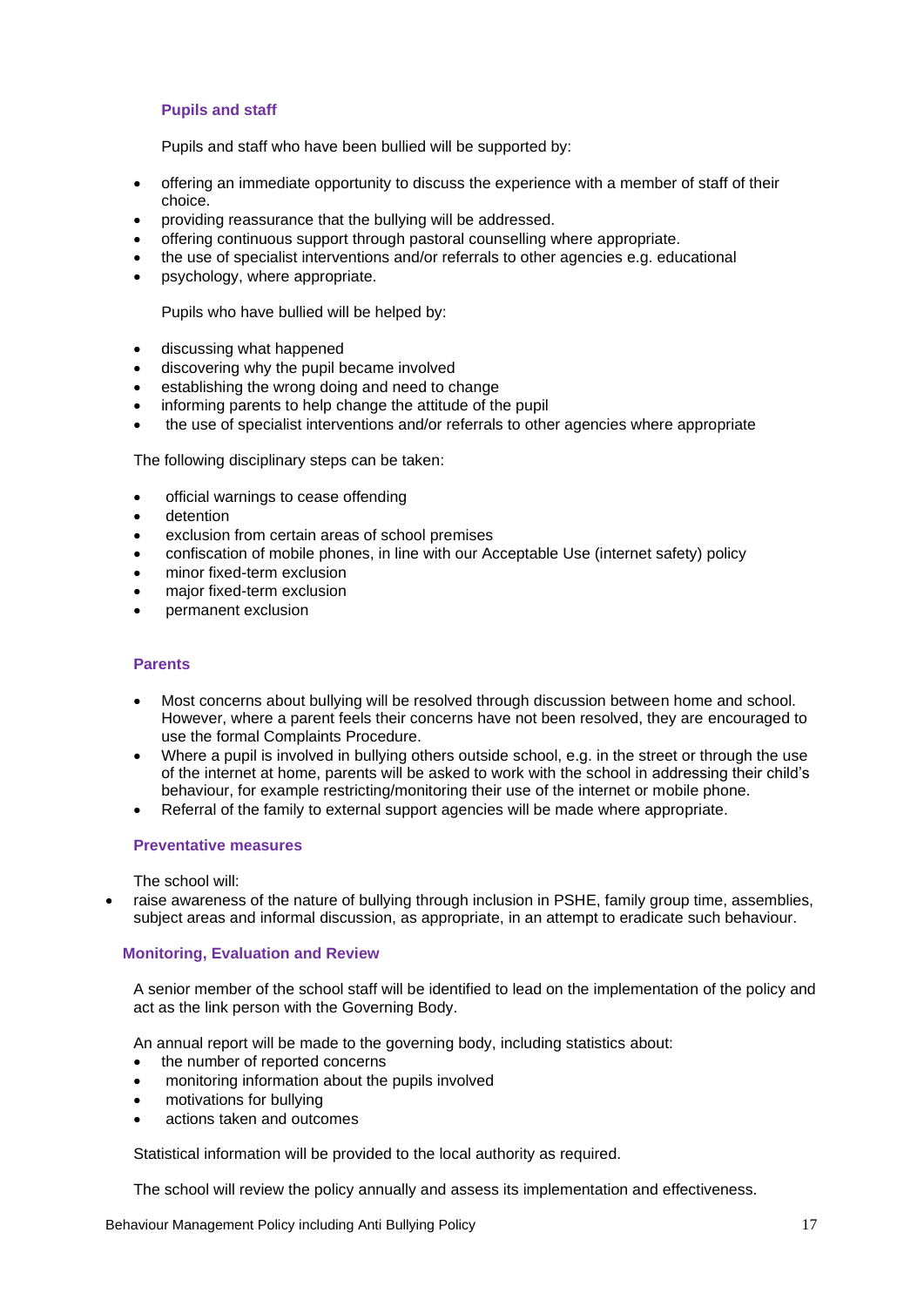Appendix 2

## **Behaviour Management- \*'Stepped' Corrective Strategies**

- ➢ **Praise** catch them being good!
- ➢ **Distract** create a diversion "What's the next bit of work you have to do?" "Do you need a hand?"
- ➢ **Tactically ignoring** give positive attention to others
- ➢ **Verbal and Non-verbal messages** Be aware of agreement of tone of voice and gestures; use of voice as a tool but remember non-verbal cues too; action prompt, nod, finger on lips, point eyes and ears, thumbs up, shaking head, hands up, blocking hand
- ➢ **Simple brief directions** separate behaviour from the pupil; pause…….direction. "Jordi, facing the front, thanks" "Eva, can you see everyone is showing me 'good listening' "
- ➢ **When….then…..**

 "Yes Jordi, you can go on the computer *when* you have tidied up." "If you finish that bit of writing *then* you can do your drawing."

➢ **Rule reminders**- simple reminder of rules, rights, responsibilities. Allow for 'take-up' time.

 "We have a rule about speaking, I'd like you to use it" "What's our rule about calling out, Eva?"

- ➢ **Simple Choices** give child a choice of action "You can either finish the work now or in your own time." "Put the toy in your bag or on my table."
- ➢ **Partial Agreement** "You may think this is boring but it's still what you have to do today
- ➢ **Clear Consequences** consistent, certainty "If you carry on talking, you'll have to sit on your own." "As you haven't stopped talking, I'll have to see you at break time."
- ➢ **Cool Off, Time Out** stay calm, avoid conflict, make space to consider behaviour
- ➢ **Removal from room**

\*Bill Rodgers- Classroom Behaviour